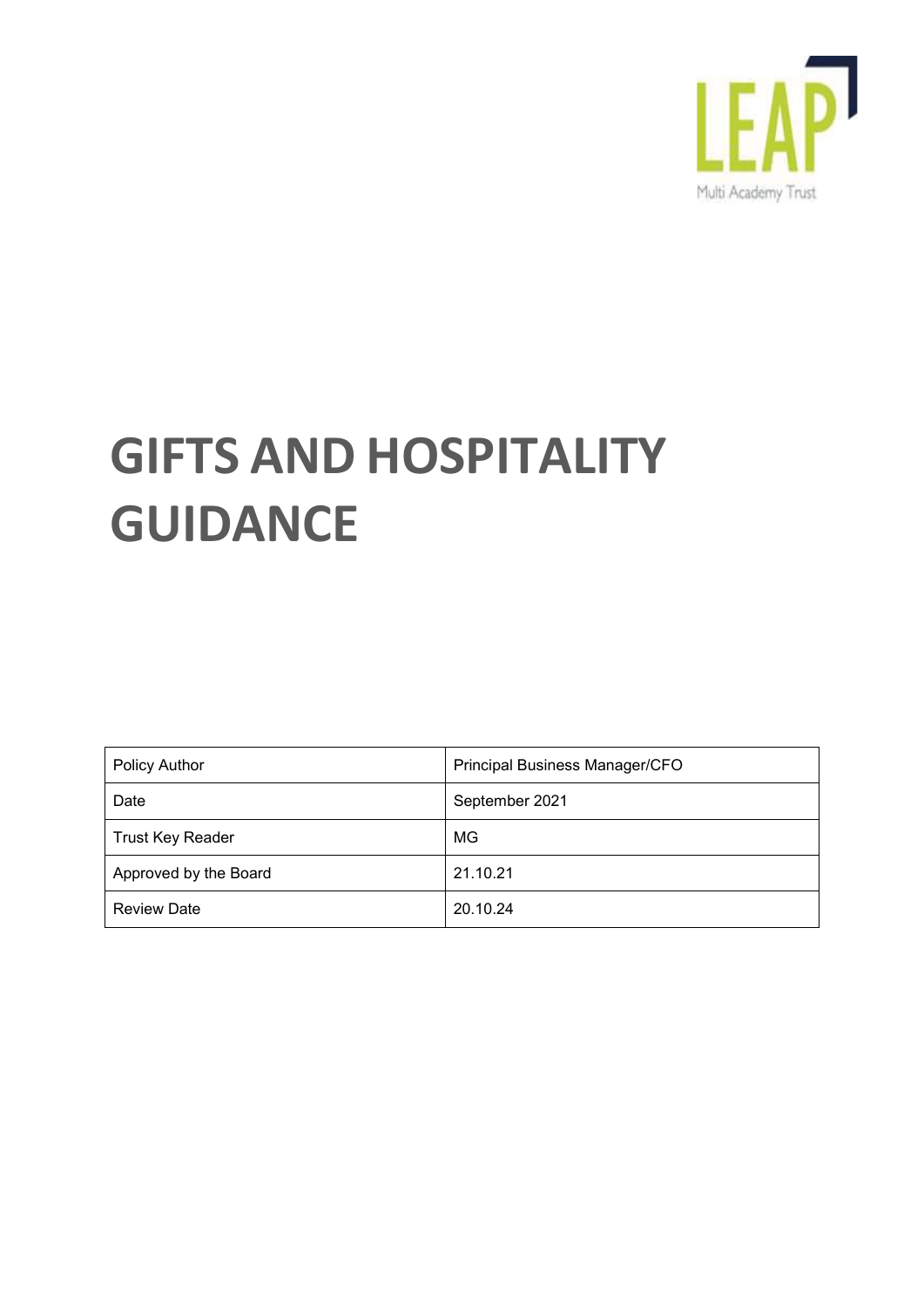#### **1. Purpose**

1.1 LEAP MAT Trustees, Local Governing Bodies (LGB) and employees should not place themselves in circumstances that might influence, or be perceived to influence, the conduct of their duties. Trustees, Governors and employees must, at all times be, and be seen to be, fair, impartial and unbiased. The receipt of gifts (*including awards, prizes or any other benefit*) and hospitality, can create conflicts of interest and may compromise personal judgment and give rise to an adverse inference as to the integrity of the individual and the Trust. Such circumstances could lead to formal/disciplinary action, and, potentially, prosecutions for corruption.

# **2. Scope**

This policy applies to all LEAP MAT Trustees, Governors and employees.

# **3. Gifts & Hospitality – General**

- 3.1 Before accepting **any** gifts or hospitality, regardless of value, consideration should be given to whether it is appropriate in the particular circumstances to accept it. For example, gifts, hospitality or any other benefit regardless of value should not normally be accepted in **ANY** situation where the Trust is potentially entering into a contractual arrangement or is in dispute with the provider.
- 3.2 Trustees, Governors and employees must not solicit any organisation which is trading, or is a likely/prospective trader, with the Trust to offer any gifts or hospitality.
- 3.3 Trustees, Governors and employees should be aware that all gifts or any other benefit received, other than those of a *minor nature*, are the property of the Trust, not the individual, and should be recorded in accordance with this policy. Gifts and hospitality *of a minor nature* are defined as;
	- Gifts received from suppliers with an estimated value below £15.00 in any year
	- Small gifts from those receiving a services from the Trust as a token of appreciation (e.g. from parents or students to teachers)
	- Small promotional items from suppliers that are routinely given to a wide range of people (e.g. calendars, notepads, pens, etc.)
	- A working lunch of modest standards. This will be in circumstances where it is incidental to the reason for meeting the provider to conduct legitimate work on behalf of the Trust.

#### 3.4 **The purchase of alcohol/excessive gifts using Trust budgets is forbidden and is classed as irregular expenditure which auditors' will be required to report findings of such expenditure to the ESFA (Education & Skills Funding Agency).**

### **4. Gifts**

- Gifts, such as flowers and thank you gifts, given by the Trust to an employee or volunteer with a value of £50 or more on each occasion or with a cumulative value of £50 or more in a school year must be recorded in the '*Register of Gifts & Hospitality'*. When making gifts, the person(s)/committee identified in the scheme of delegation must ensure the value is reasonable, the decision is documented, and achieves propriety and regularity in the use of public funds.
- 4.2 Gifts received of a *minor nature* do not need to be recorded in the '*Register of Gifts and Hospitality'*. Gifts with an estimated value between £15.00 and below £50.00 from a supplier should be reported to the Chief Finance Officer/Principal Business Manager (CFO/PBM) and recorded in the Register of Gifts and Hospitality. Such gifts must be placed in secure storage by the CFO/PBM and used for the benefit of the Academy/Trust (e.g. in fundraising events, for raffle prizes, etc.).
- 4.2 Gifts with an estimated value of £50 or more should be referred to the Chair of the Board of Trustees for a decision as to whether to accept the gift. The decision will be reported to the CFO/PBM, who will record the outcome in the Register of Gifts and Hospitality.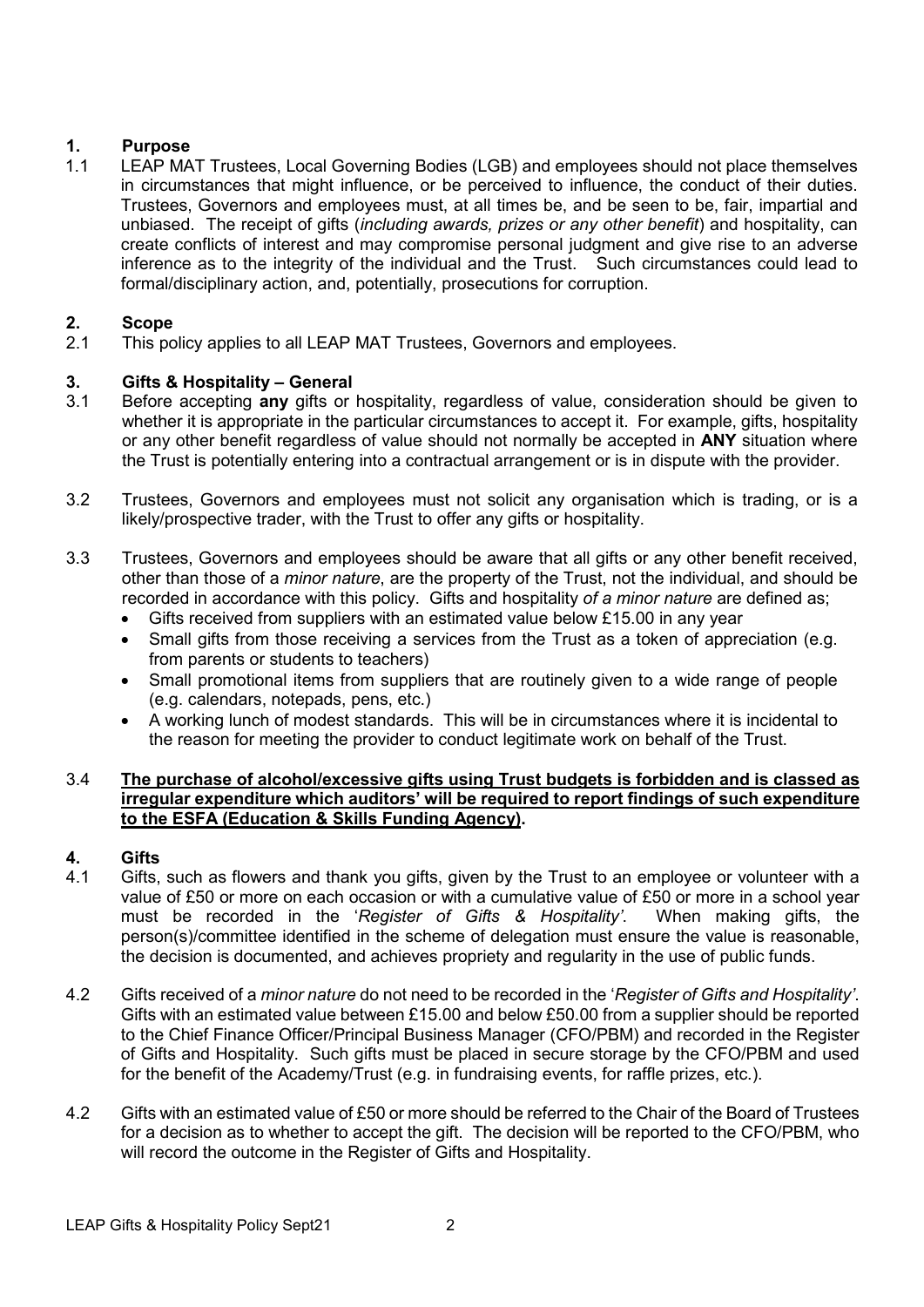4.3 When declining a gift, Trustees, Governors and employees should be courteous but firm, and draw the attention of the person making the offer to the existence of this policy. Such circumstances must be recorded in the Register of Gifts and Hospitality.

# **5. Supplier Special Offer Gifts**

Gifts are sometimes offered by suppliers with the purchase of items. All special offer gifts are the property of the Trust and must be given to the CFO/PBM for use by the Academy/Trust. Such gifts should never be part of the decision as to which supplier to use.

# **6. Receiving Hospitality**

- Trustees, Governors and employees should never accept lavish hospitality that could be interpreted as a way of exerting an improper influence over the way they carry out their duties. Likewise, Trustees, Governors and employees must not offer such hospitality to others on behalf of the Trust. Hospitality should **never** solicited.
- 6.2 As a general rule, Trustees, Governors and employees should think carefully before accepting hospitality that the Trust would not reciprocate in similar circumstances. Modest working meals and light refreshments may be accepted without making any declaration.
- 6.3 When Trustees, Governors and employees have to decline hospitality, they should be courteous but firm, and draw the attention of the person making the offer to the existence of this policy**.** Such circumstances must be recorded in the Register of Gifts and Hospitality.

### **7. Offering External Hospitality**<br>**7.1** External hospitality is generally

External hospitality is generally not appropriate. Prior consent must be sought from the CFO/PBM.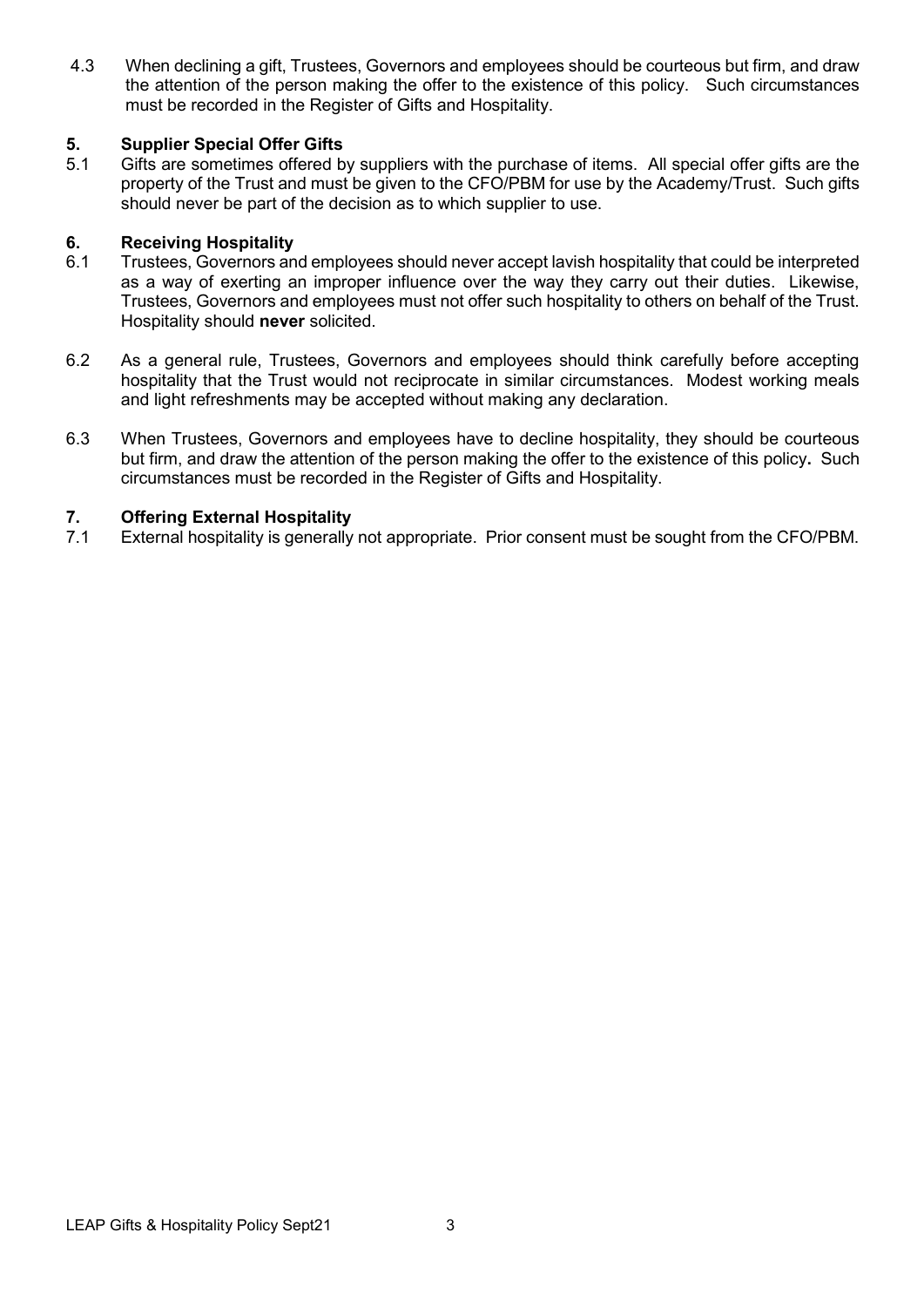#### **Gifts and Hospitality Forms**

Please print out, complete and pass to the school Principal/Chief Executive (central team) via your line manager. Line managers must pass the form to the Academy Principal/Chief Executive who will scan the document and place in the following server folder which is only accessible to the CEO/Principal and CFO:

Brinsworth Academy – **L:\Gifts and Hospitality\Brinsworth** Dinnington High School – **L:\Gifts and Hospitality\Dinnington** Eckington School – **L:\Gifts and Hospitality\Eckington**

Documents will be shared with the Chair of Trustees, as appropriate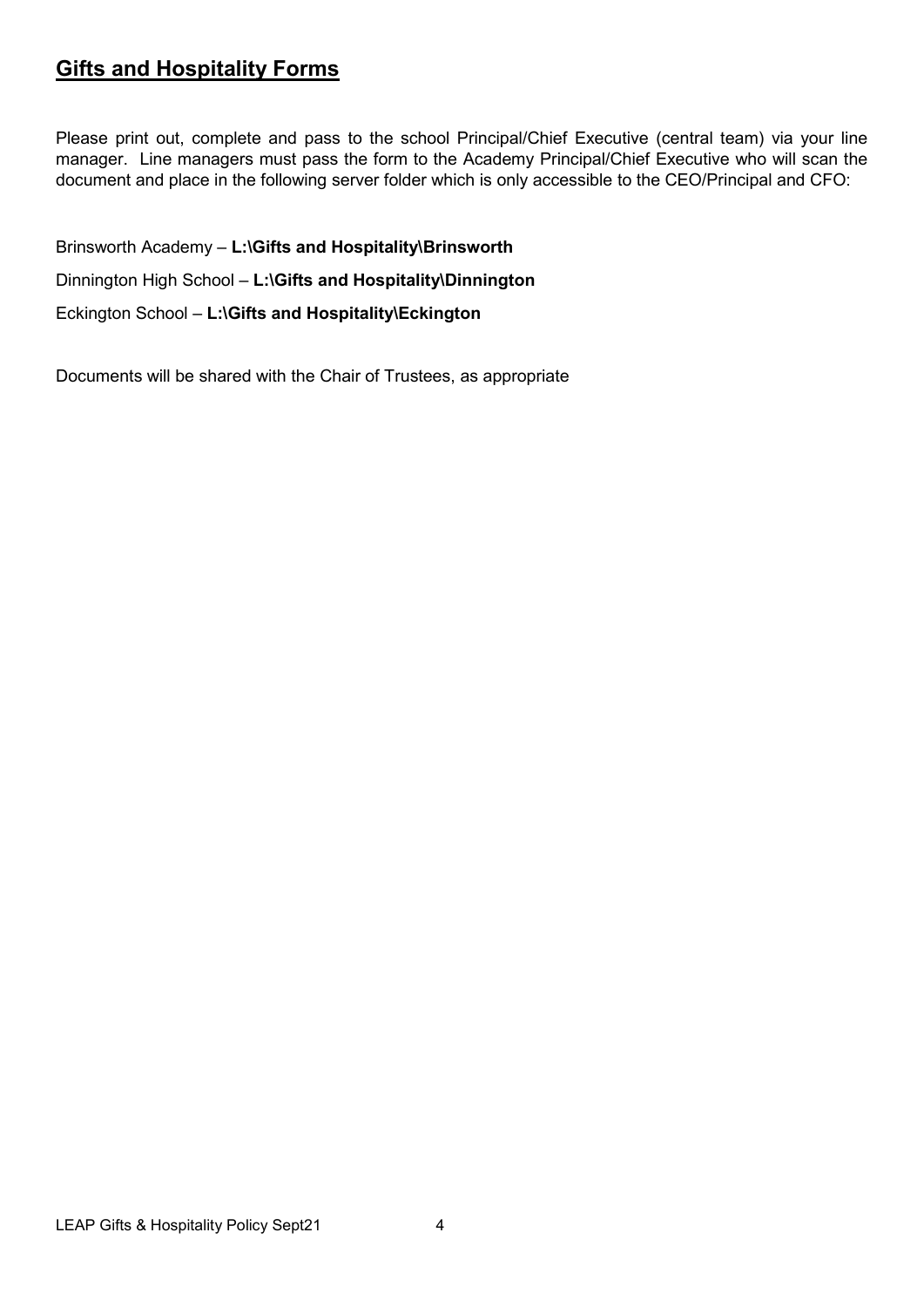#### **Form for registration of gifts & hospitality** *received* **by member of Trustee, Governor or employee**

| Record of gift & hospitality accepted                                                                                                                                                                                                                                                                                                                                      |       |  |
|----------------------------------------------------------------------------------------------------------------------------------------------------------------------------------------------------------------------------------------------------------------------------------------------------------------------------------------------------------------------------|-------|--|
| Date of gift/benefit/hospitality:                                                                                                                                                                                                                                                                                                                                          |       |  |
| Details of gift/benefit/hospitality                                                                                                                                                                                                                                                                                                                                        |       |  |
| Estimated value of gift/benefit/hospitality                                                                                                                                                                                                                                                                                                                                |       |  |
| Person / body providing gift/benefit hospitality                                                                                                                                                                                                                                                                                                                           |       |  |
| <b>Reason for acceptance:</b>                                                                                                                                                                                                                                                                                                                                              |       |  |
|                                                                                                                                                                                                                                                                                                                                                                            |       |  |
|                                                                                                                                                                                                                                                                                                                                                                            | Date: |  |
| Chair of Trustees / Chair of LGB / Principal / CFO & Principal Business Manager                                                                                                                                                                                                                                                                                            |       |  |
| I confirm that I am satisfied/not satisfied that the receipt of the above described gift/hospitality was appropriate<br>for the reason stated. Where it is not considered appropriate the matter will be dealt with by the Chair of LGB<br>(in the case of a Governor), Chair of Trustees (in the case of a Trustee) and Principal, CFO/PBM in the case of<br>an employee. |       |  |
|                                                                                                                                                                                                                                                                                                                                                                            |       |  |
| Date:                                                                                                                                                                                                                                                                                                                                                                      |       |  |

In certain circumstances gifts of ANY value are NEVER acceptable. Gifts with a value below £15 need not be recorded in the G&H Register. See the Trust's G&H policy.